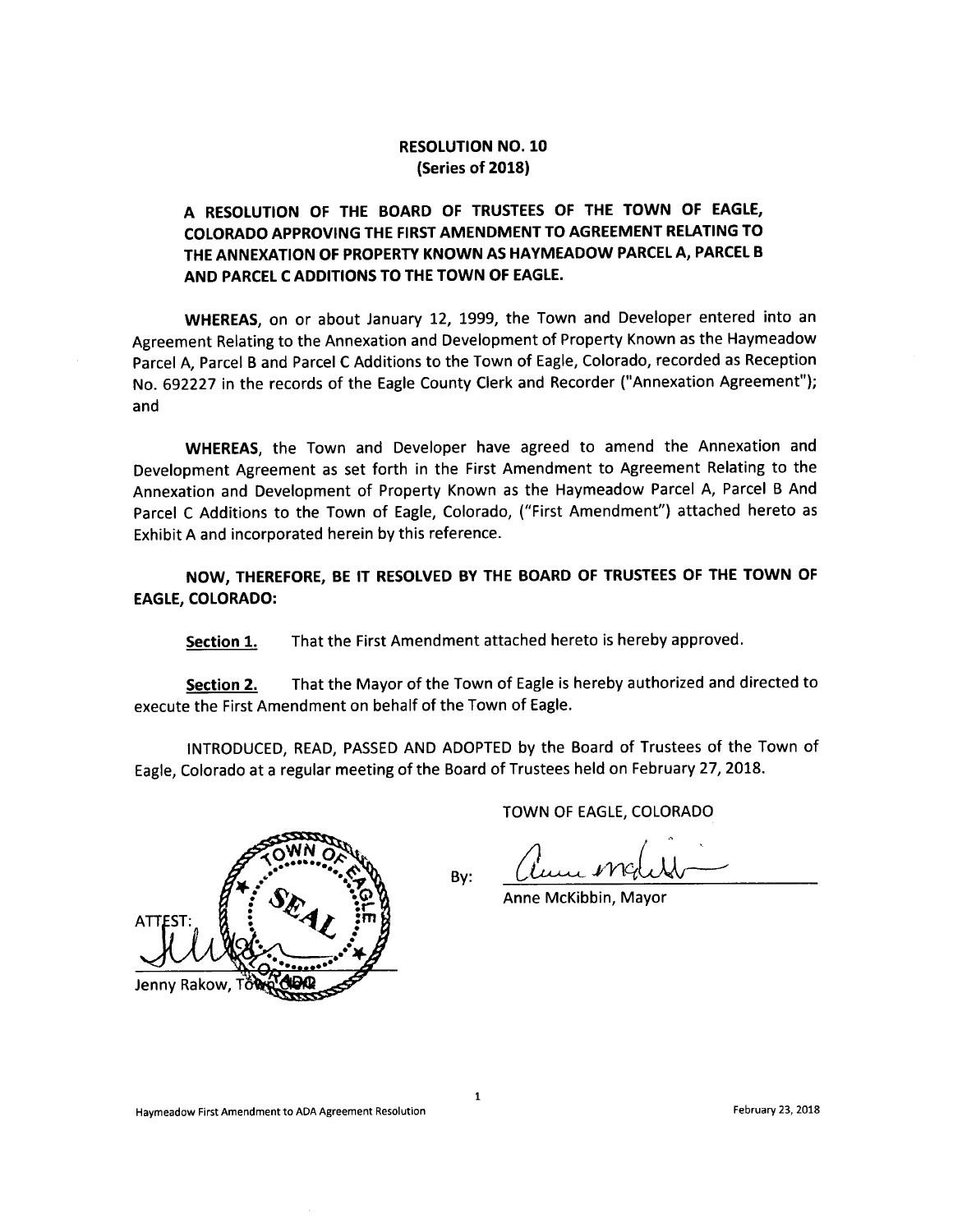### FIRST AMENDMENT TO AGREEMENT RELATING TO THE ANNEXATION AND DEVELOPMENT OF PROPERTY KNOWN AS THE HAYMEADOW PARCEL A, PARCEL B AND PARCEL C ADDITIONS TO THE TOWN OF EAGLE, COLORADO

THIS FIRST AMENDMENT TO ANNEXATION AND DEVELOPMENT AGREEMENT ("Amendment") is made and entered into this  $\mathcal{U}$  day of  $\epsilon$  , 2018, by and between the TOWN OF EAGLE, COLORADO, a Colorado municipal corporation (the "Town") whose address is P.O. Box 609, Eagle, CO 81631, and ABRIKA PROPERTIES, LLC <sup>a</sup> Florida limited liability company, (" Developer") whose address is  $8250$  SW  $27<sup>th</sup>$  Avenue, Ocala, FL 34476.

#### RECITALS:

WHEREAS, the Town and Developer entered into an Agreement Relating to the Annexation and Development of Property Known as the Haymeadow Parcel A, Parcel B and Parcel C Additions to the Town of Eagle, Colorado on January 12, 1999, recorded as Reception No. 692227 in the records of the Eagle County Clerk and Recorder (" Annexation Agreement"); and

WHEREAS, the Town and Developer desire to amend certain Sections of the Annexation Agreement as more particularly provided herein.

NOW, THEREFORE, for and in consideration of the mutual promises and covenants contained herein, and for other good and valuable consideration, the receipt and sufficient of which are hereby acknowledged, the parties agree to the following amendments to the Annexation Agreement:

- 1. Terms. Capitalized terms in this Amendment will have the same meanings as in the Annexation Agreement. To the extent that the terms and provisions of this Amendment conflict with, modify or supplement portions of the Annexation Agreement, the terms and provisions contained in this Amendment shall govern and control the rights and obligations of the parties.
- 2. Construction of Municipal Water Distribution System. Section 8. <sup>3</sup> is hereby deleted in its entirety and replaced with the following:

8.3. Construction of Municipal Water Distribution System. Developer or the Metropolitan District, at its sole expense, shall design, purchase, and install all elements of <sup>a</sup> municipal treated water distribution system ( including a water storage tank) to fully service the Development as more fully set forth in this Agreement and the Development Plan, including but not limited to water mains, water storage tanks, fire hydrants, service line laterals, pipelines, and all appurtenant facilities necessary to provide treated municipal water service to the Property. This municipal water distribution system shall be constructed in accordance with all Town specifications and Uniform Non -Discriminatory Regulations and pursuant to plans that are approved by the Town prior to the commencement of construction thereof and any subsequently executed subdivision improvements agreements and shall comply with all other requirements for public improvements as set forth in this Agreement. The Town agrees to assist Developer in obtaining easements for water line locations across other property if necessary subject to Developer or Metropolitan District paying and all costs associated with the acquisition thereof. The design of these improvements shall be reviewed and approved by the Town with the applicable Subdivision Final Plat or other development permit applications. The Town has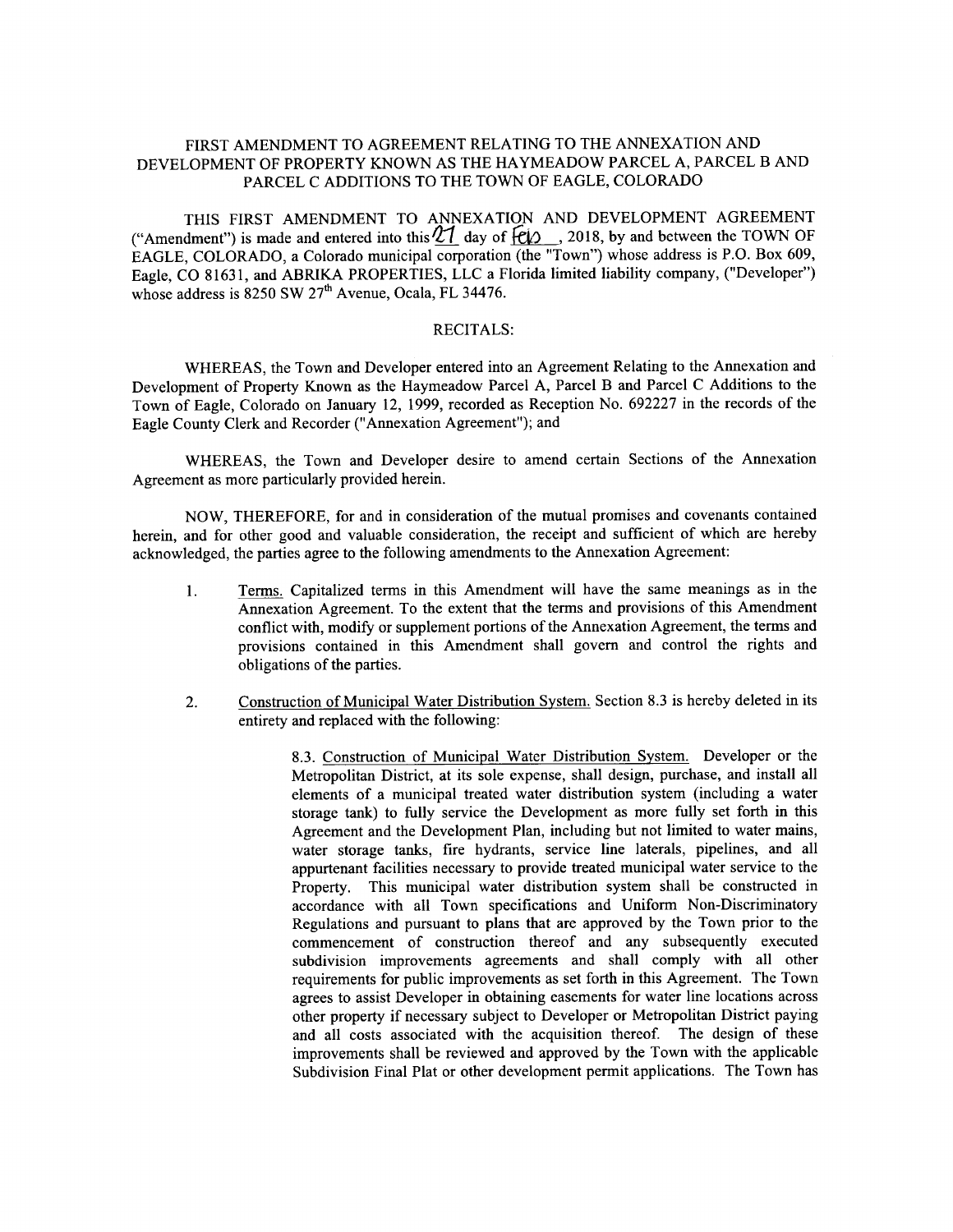identified a pressure zone with the Town's existing water system limits which includes the majority of old town Eagle and the lower half of Eagle Ranch as depicted in Exhibit A (the "Pressure Zone"). A portion of Neighborhood A1 of the Haymeadow Development falls within the existing Pressure Zone and can be served with existing water storage tanks. The Parties understand that it will be necessary to construct a new water storage tank and related distribution system improvements prior to the issuance of the first building permit outside of the Pressure Zone.

3. Utility Service to the Fire Station Parcel. Section 9.6 is hereby deleted in its entirety and replaced with the following:

> 9.6 Utility Service to the Fire Station Parcel. Upon application to the Town by the Greater Eagle Fire Protection District for a Major Development Permit for the future fire station, Developer shall construct, at its sole cost and expense, utility services to the property line of the fire station parcel. These utilities shall include: potable water, sanitary sewer, raw water irrigation, electric, telephone, cable TV, and natural gas. Developer shall ensure that all utility service lines are adequately sized so as to be capable of serving the proposed fire station.

4. Sylvan Lake Road/Meadowlark/Brush Creek Road Re-alignment and Roundabout Intersection. Section 10.3 is hereby deleted in its entirety and replaced with the following:

> 10.3. Sylvan Lake Road/Meadowlark/Brush Creek Road Re-alignment and Roundabout Intersection. Developer or Metropolitan District shall, at its sole cost and expense, design and construct the Sylvan Lake Road/Meadowlark/Brush Creek Road re -alignment and roundabout intersection as generally depicted in the engineering drawings submitted with the PUD Development Plan application, dated December 2013. The Town anticipates that such re -alignment and roundabout will be achieved in two phases. The first phase of construction as depicted in the Memorandum from Fox Tuttle Hernandez Transportation Group dated September 15, 2016 shall be included in the public improvements to be constructed together with the first Subdivision Final Plat improvements within the Development. The improvements shall be complete and available for use by the public prior to the issuance of the first temporary certificate of occupancy for <sup>a</sup> residence in the first approved Subdivision. The final phase of the re -alignment and roundabout shall be complete, approved by the Town Engineer and available for use by the public prior to the issuance of the first temporary certificate of occupancy of <sup>a</sup> residence in Neighborhood A2.

5. Willow Tree Corridor; Trailhead Park. Sections 14.6 and 14.7 are hereby deleted in their entirety and replaced with the following:

> 14.6 Willow Tree Corridor. Developer shall dedicate or convey to the Town the area known as the Willow Tree Corridor, identified as Parcel <sup>5</sup> on Exhibit H, for wildlife protection and open space purposes, at the time approval of the Subdivision Final Plat that boarders the western boundary of the identified parcel by the Town Board.

> 14.7. Trailhead Park. Developer shall dedicate or convey to the Town the area known as Trailhead Park, containing 20.5 acres, more or less, identified as Parcel 6 on Exhibit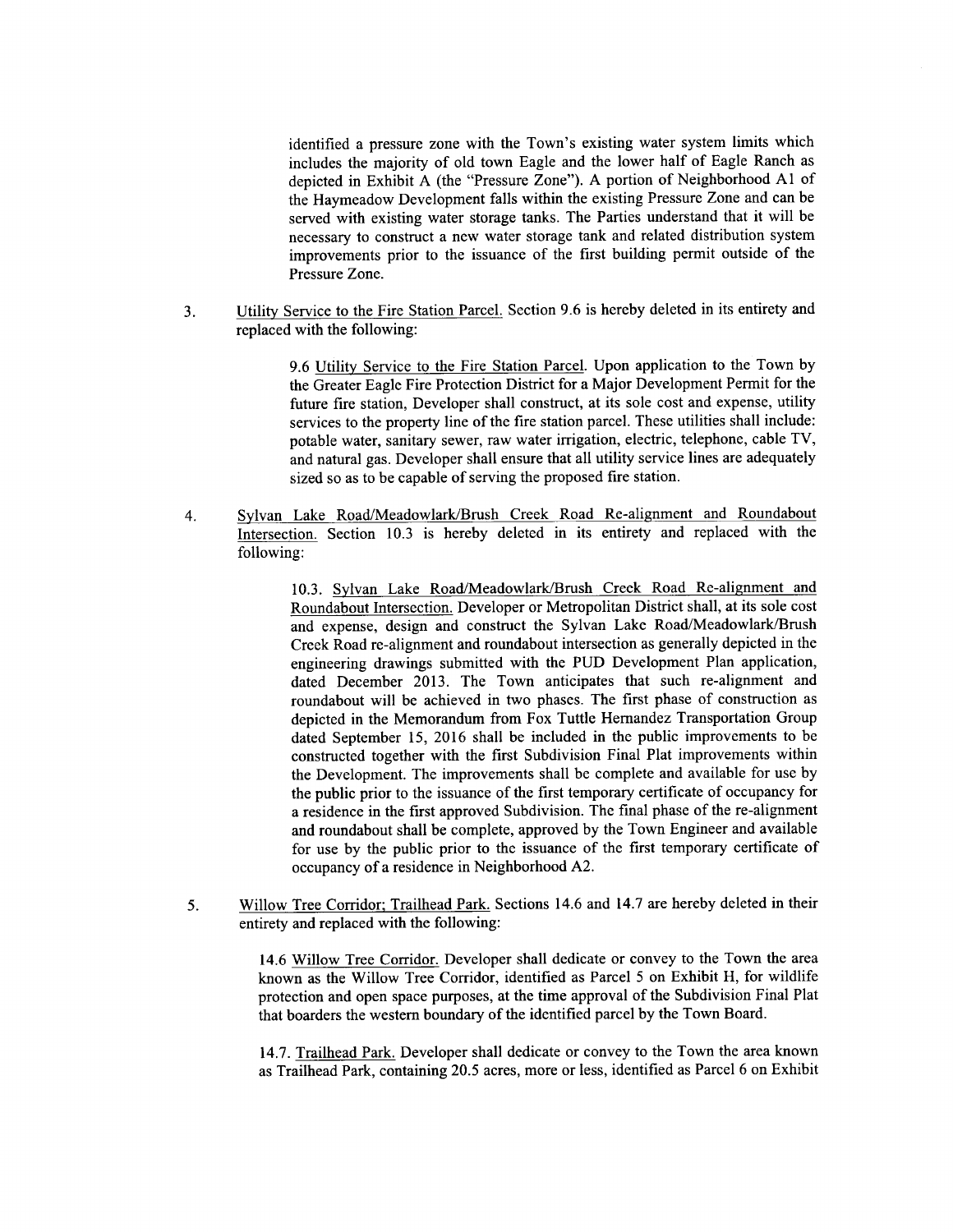H, for public park and recreation purposes, at the time of approval of the first Subdivision Final Plat for Neighborhood A2 by the Town Board.

6. No Further Modification. Except as expressly provided in this Amendment, the Annexation Agreement is in full force and effect and unmodified.

# SIGNATURES ON THE FOLLOWING PAGE]

IN WITNESS WHEREOF, the Parties have caused this Agreement to be executed on the day and year first above written.

> TOWN OF EAGLE, COLORADO, <sup>a</sup> municipal corporation acting by and through its Board of Trustees

By:

ATTEST:

Jenny Rakow, To

Anne McKibbin, Mayor

ABRIKA PROPERTIES, LLC, a Florida limited liability company.

By:

Brandon Cohen, Vice President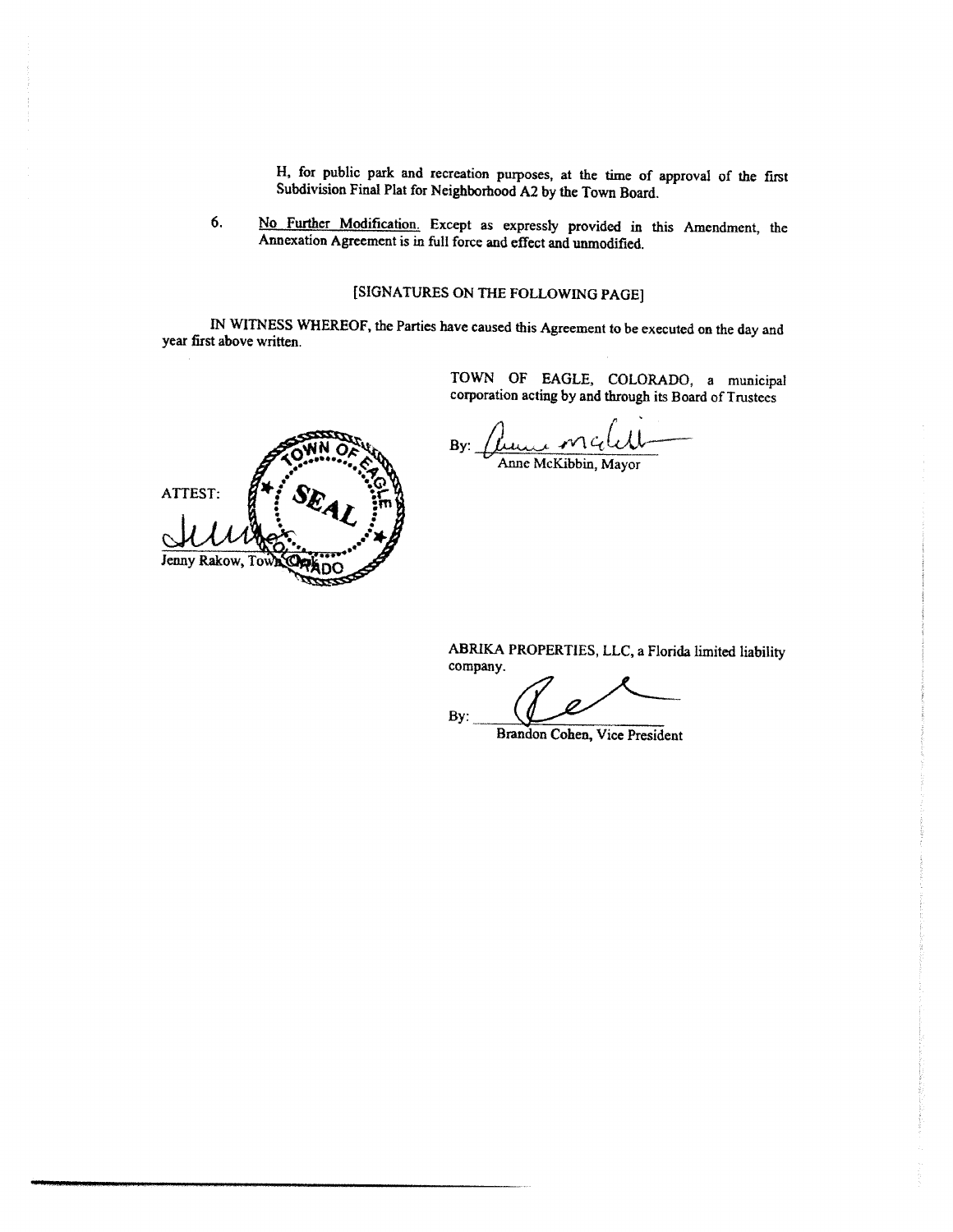H, for public park and recreation purposes, at the time of approval of the first Subdivision Final Plat for Neighborhood A2 by the Town Board.

6. No Further Modification. Except as expressly provided in this Amendment, the Annexation Agreement is in full force and effect and unmodified.

## SIGNATURES ON THE FOLLOWING PAGE]

IN WITNESS WHEREOF, the Parties have caused this Agreement to be executed on the day and year first above written.

> TOWN OF EAGLE, COLORADO, <sup>a</sup> municipal corporation acting by and through its Board of Trustees

By:  $\mu$ une Match Anne McKibbin, Mayor



ABRIKA PROPERTIES, LLC, a Florida limited liability company.

By:

Brandon Cohen, Vice President